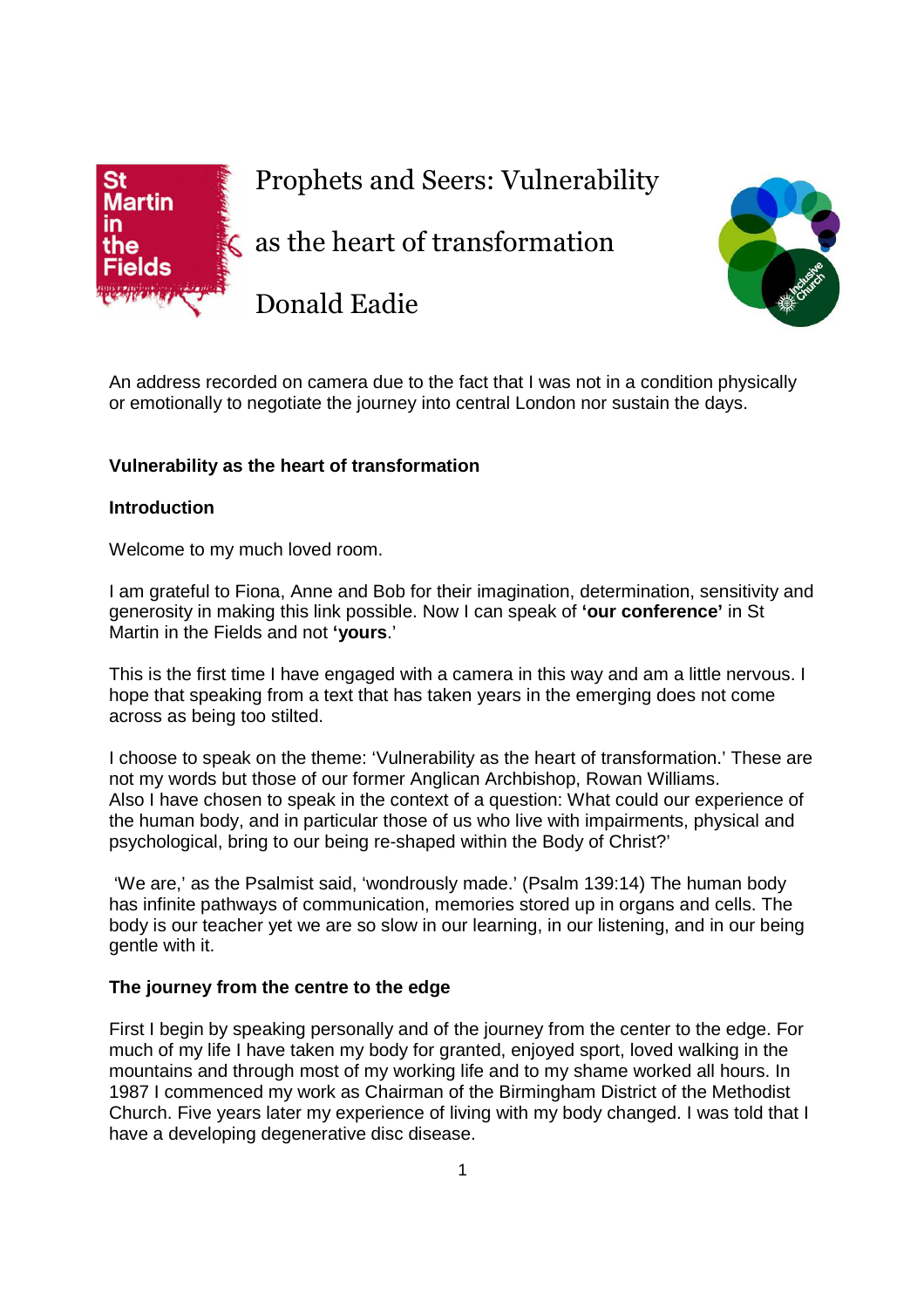There have been 3 major spinal operations including the implanting of scaffolding to support the spine. I live with continuing pain and physical limitation. I am unable to stand or sit for more than a few minutes.

I asked those in authority in the Methodist Church for help to minister from a chair, a ministry of stability and availability, and was told that to be a Minister I must be mobile and be able to work a three shift day. I was confused, I was angry and I wept.

The journey away from the centre of the busy life of the church to the edge, was paradoxically, a journey deeper into the heart of things. It was unexpected, unwanted and yet became a frightening liberation.

What were the fears?

The letting go of identity, role and relationships. Living with the new aloneness, the new silence, the new limitation. Living with feelings of marginalisation and abandonment. And living with the death of the old life, and not being able to imagine a new life with meaning and purpose.

During this time a Jesuit priest, Gerry Hughes, came to visit me and we began to explore what was happening and to interpret the meaning. He accompanied me in this way for nearly 10 years. He helped me both to build a bridge into the future and later to let go dreams and wishes, and to face the emptiness and the waiting within weakness.

Waiting with openness for what is new is not easy. In this experience we become pilgrims. It was Gerry who spoke of the journey from the centre into the borderlands. 'The borderlands,' he said, 'are the place of exploration and discovery, they are the new centre.'

'There will be new companions,' a wise old friend promised. And to my great surprise and joy this has been true. I have met wonderful people I never knew existed. I have encountered prophetic communities.

Much of my time was, and still is lived in a loved room.

And people began to come to the room, not for counseling or therapy but as those who are also pilgrims within the borderlands, just as I had experienced with Gerry.

Some seek the life-giving presence of God within this wondrous and terrifying world, and within the story of our lives. Others seek help to live their faithfulness to God within complex and ambiguous situations.

Some are bruised and oppressed through different forms of religious bullying yet continue to live with a poignant sense of the 'otherness' and the intimacy of God, and ask if this is enough?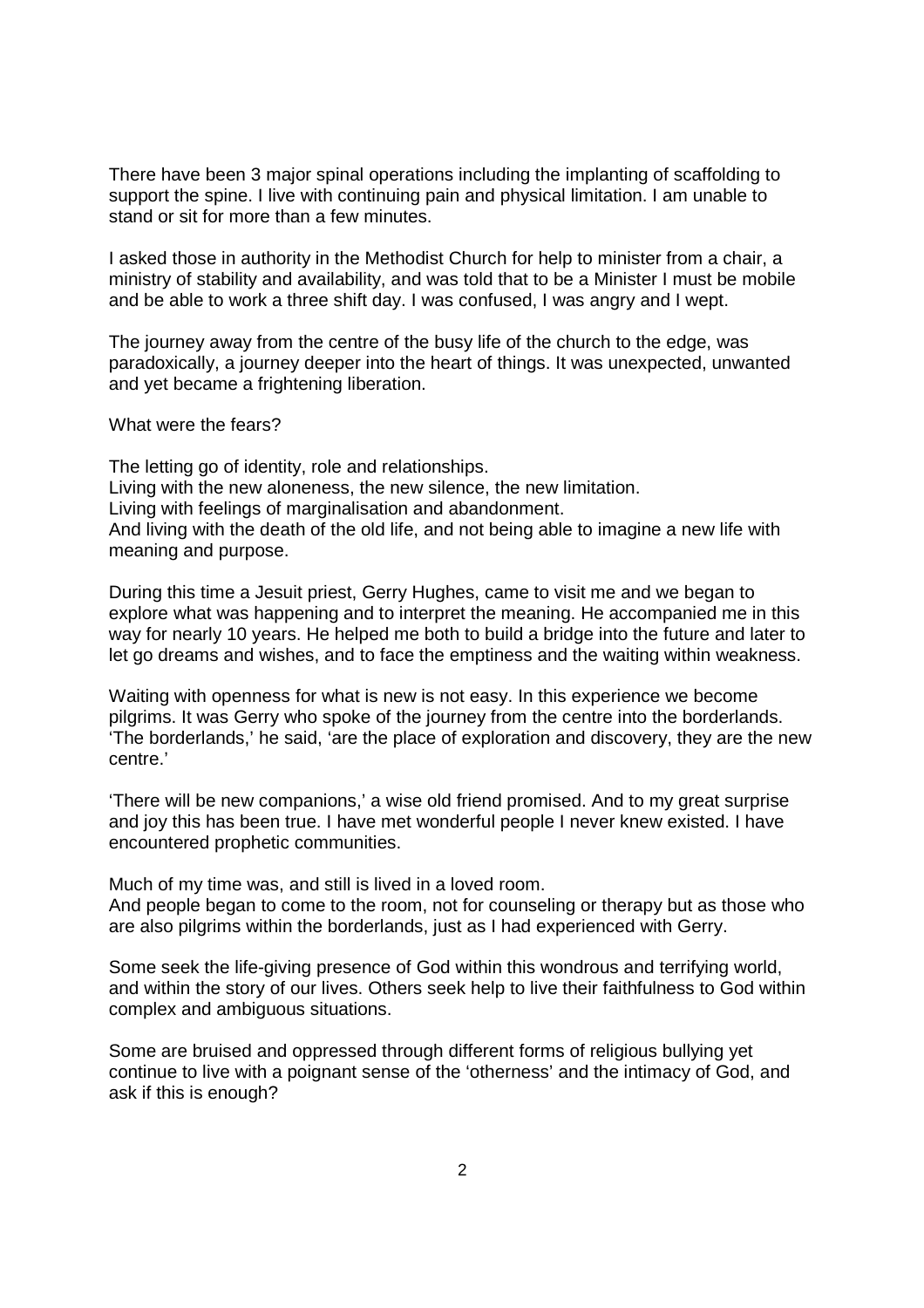Others appear to be beyond the reach of the Church yet have spiritual needs and ask faith questions.

'This room has become my Church.' one person said. And months later: 'No, the world has become my Church.'

Physical limitation, perhaps even divine calling, brings some of us to a marginalised place. It becomes a conversion experience

A Dutchman, a director of mission from Rotterdam also visited my room. He spoke of our listening to the voices of people and communities on the margins in society **as the mission priority**. 'The borderlands,' he said, 'are the context where God's Spirit works to convert the Church.'

I speak first of the journey from the centre to the edge.

### **And second: I speak of the connection between our experience of our body with the body of Christ.**

We are understandably hesitant to make these connections.

For Paul the imagery of the body is central to both his experience and his teaching.

'We are all brought into the one body by baptism.' (1 Corinthians 12:13 cf)

'When we break bread, is it not a means of sharing in the body of Christ?' (1 Corinthians 10: 17)

God's call, says Paul is to be drawn into the mystery of the Body of Christ, to share in his life, suffering, death and resurrection.

'We carry in the body the death of Jesus so that the life of Jesus may also be made visible in our body.' (2 Corinthians 4:10)

The power of the resurrection is only experienced through suffering and the cross. This perplexing mystery belongs to the way of God in the world.

'The continuing passion of God in the world,' a South African friend said, 'is carried not in abstract ideas but in our human bodies and souls, in our willingness to absorb evil, suffering, grief and shame willingly.'

I want to introduce you to some of those new companions who have helped me to make these connections.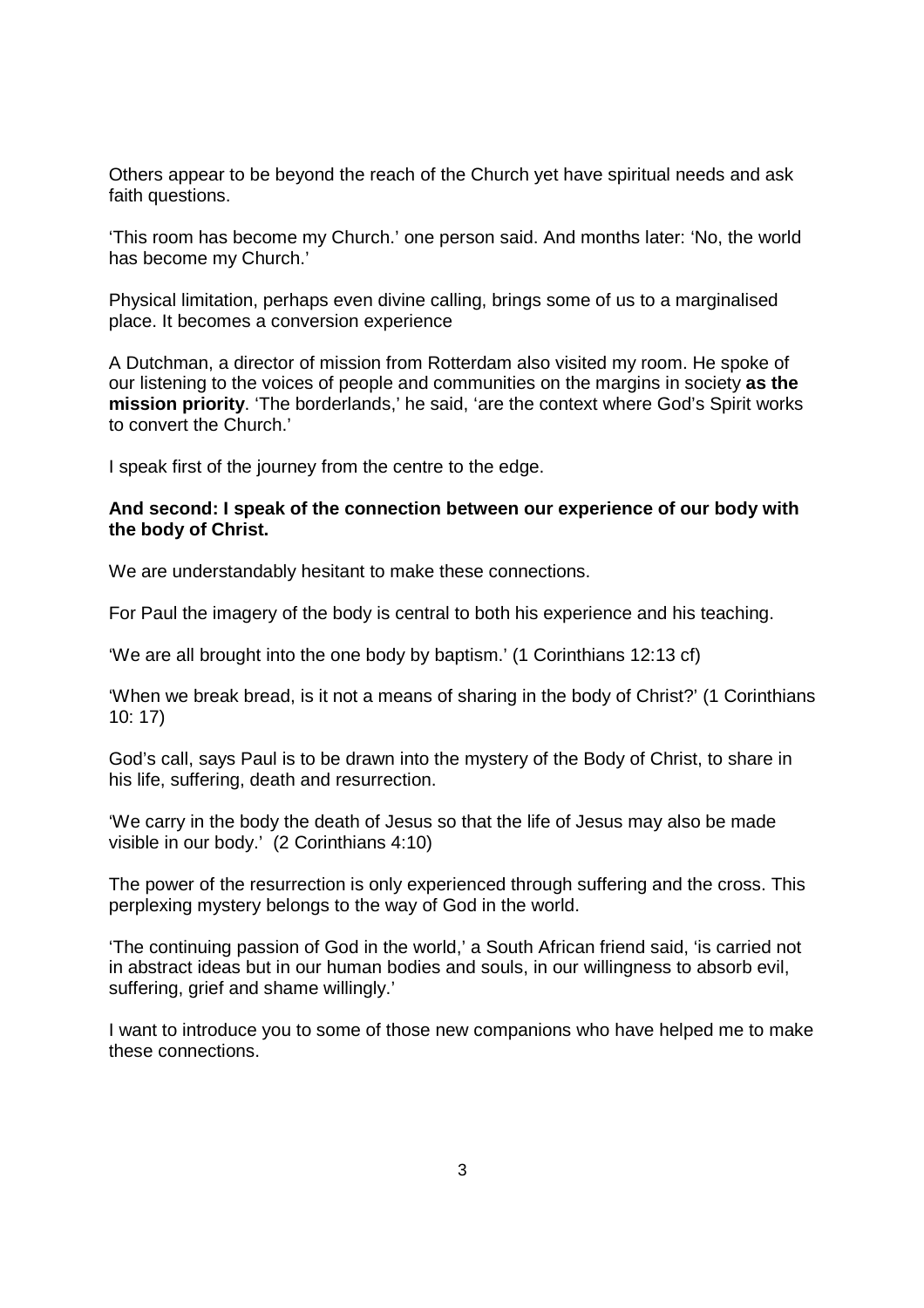In 1997 a group of priests, women in religious orders and Methodist Ministers, all living with physical or psychological impairments began to meet together in Birmingham. We still come together 4 or 5 times a year like children to nursery, each of us clutching our sandwiches.

There have been 12 of us and among them:

Angela, an Australian Franciscan nun who lives with MS, is in a wheel chair.

Bob, an Anglican priest who also has MS and is in a wheel chair.

Stan is a Methodist Minister and has lived for many years with the illness called depression and Kath is his wife. Stan now lives with cancer.

Bernie is a La Retraite sister living with a severe spinal condition and with pain.

John is an Anglican parish priest and his wife Jo. She was born with cerebral palsy. She is in a wheel chair and communicates through a small light pointer attached to her head which beams onto a qwerty keyboard on her lap.

Geoffrey, also an Anglican priest with his wife Janet. He is in the foothills of dementia..

In this group we explore the mystery and meaning of our own suffering, we are real, and not heroic, we listen and learn from the discoveries and insights of others with acceptance and without judgments, and we seek the resources to live honestly and compassionately within places of darkness, weariness, frustration, pain and vulnerability.

It is our experience that the Church speaks much of pain and suffering but is embarrassed by it.

### **What are we learning?**

We are learning from the experience of dependency, for some this means dependency on others for the toilet, for the washing not only of our feet but the whole body, for receiving food and drink, for being dressed and undressed. We know something of being stripped of roles, responsibilities and masks, of nakedness and exposure, of the loss of dignity, and of humiliation.

Jesus at the end of his life was also stripped, stretched horizontal on a cross, and handed over to others, and in his final hours is shown as almost naked. We are beginning to make the connections of his physical vulnerability with our own experience of weakness. And more, we are discovering theological and spiritual meaning within this experience of our bodies.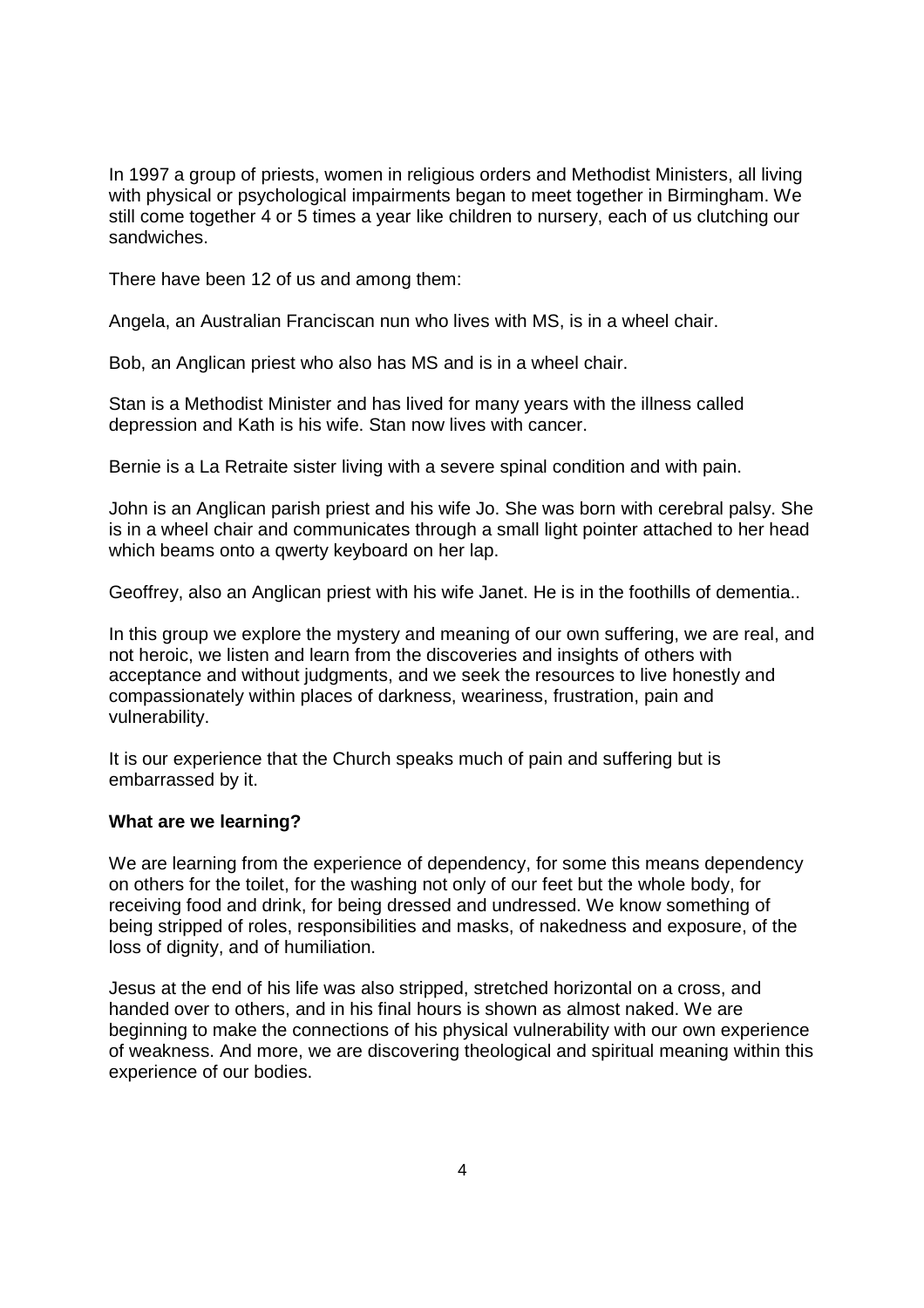**We are learning from our experience of pain,** of physical and psychological pain inter-connected within the memory of the body.

We are critical of a Western medical culture that sees pain as simply something to be got rid of, anaesthetized, zapped. We are learning that pain can be a message.

We consider the place of pain in the Christian pilgrimage.

We are drawn into a contemplation of the passion of Jesus, what his body bore within that journey, the receiving of the help offered by Simon of Cyrene, the offer and refusal of the drugged wine, the women watching, the soldiers and others drinking and jeering.

We live with the mystery that there are those in the world who are the 'pain-bearers,' and that sometimes some good comes out of all that suffering, and this has its place in the redemptive process.

We use the feeling of solidarity with others in pain as a focus for prayer, victims of earthquakes, floods, hurricanes, Tsunamis, HIV Aids, TB. Sometimes we catch glimpses of God in pain.

**We are learning** from our experience of depression**.** One person says "I've found a oneness with people with all sorts of mental difficulties. I've found a wisdom in insanity that I miss very much now that I'm back in the so-called sane world.' And another speaks of living in 'a kind of chemicalised numbness,' within which he is learning the presence and goodness of God within the sense of the absence of God.

**We are learning** that theology must not be left to those who are fit and strong. Theology must also be wrestled for through pain and disability: these are the raw materials of our encounters with a mysterious, silent, hidden and powerless God.

**We are also learning** from something utterly central to our meetings**:** we laugh and laugh, we leave the meetings energised and with a deeper hope and trust. This is the group above all where we are able to be ourselves, and show others who we really are.

I have spoken secondly of our experience of our body and the connection with the body of Christ

## **And finally I speak of the receiving of threatening, dangerous gifts that could transform us.**

It is our experience that the Church finds it difficult to receive the gifts of God through those who live with impairments. We are 'an uncomfortable presence.'

In the story of Jesus washing the feet of his disciples and Simon Peter's difficulty in accepting this, it is as if Jesus is saying to us 'if you are not able to receive you can no longer be a disciple of mine.' (John 13:1-20)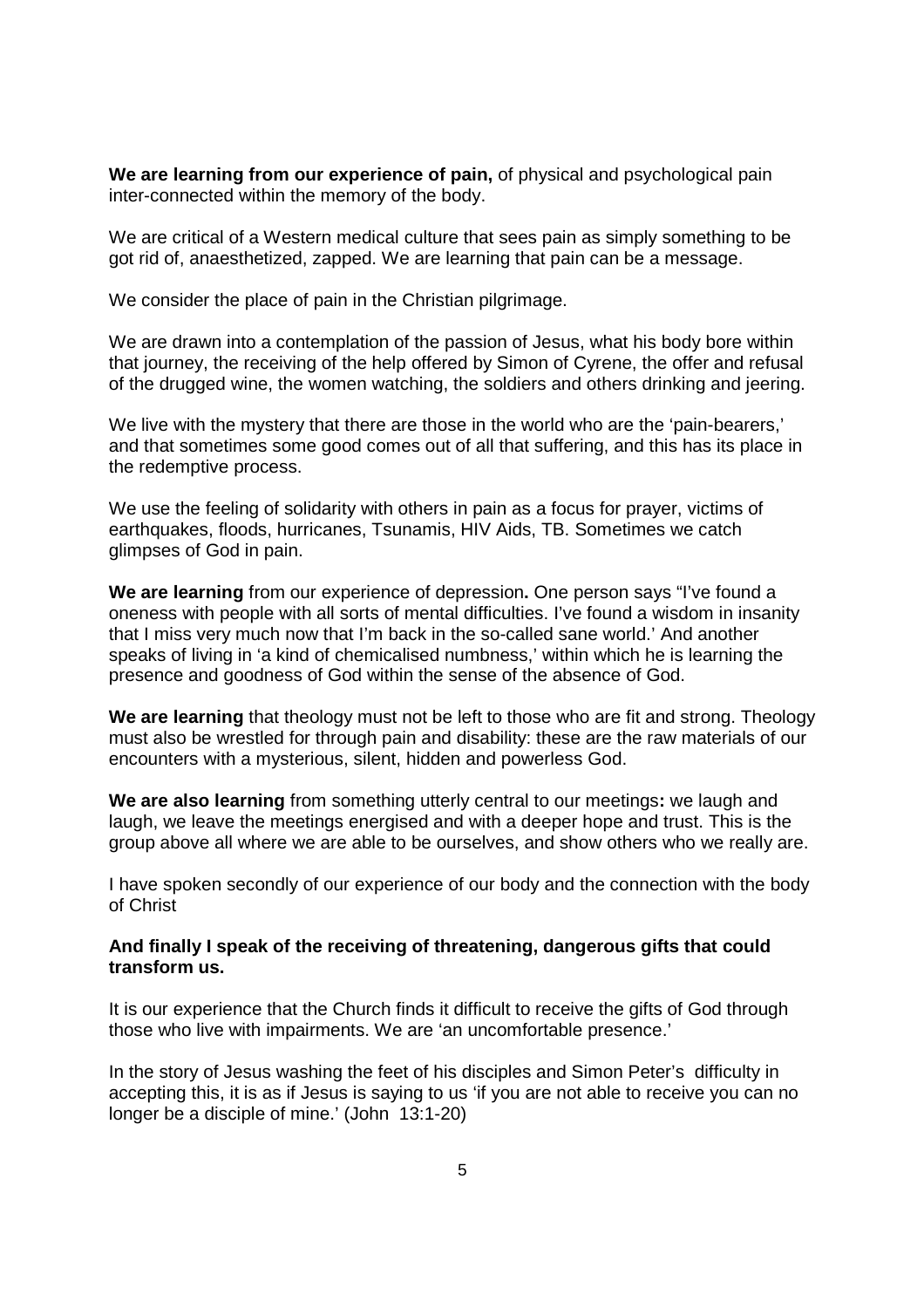Openness to receive the gifts of God through encounters which may threaten us include the possibility of transformation, as Simon Peter discovered in his encounter with the Gentile, Cornelius, (Acts 10:1-48) and as Jesus discovered with the Samaritan woman at the well.(John 4: 1-15)

I want to introduce more of those 'new companions,' and this time in the context of Sarum College, a theological College near the beautiful Cathedral in Salisbury.We have had 3 conferences there and in different ways explored the faith journey of the impaired pilgrim. On each occasion there have been between 20 and 30 people.

And among them: Susi, a wheelchair user, a former nurse who worked briefly on the Afghan border of Pakistan.

Gordon, a wheel chair user, living with MS, a lecturer in the Physics Department of Birmingham University, dependent on the care of his wife Dot.

Anne who is on the autism spectrum and was among other responsibilities, the Autism Consultant for the Diocese of Oxford.

Sally, another wheelchair user with MS, formerly a teacher of religious education, with her husband and carer Gerald who is a driving instructor. Ros, a wheel chair user, a Methodist mission partner in Nigeria, a pioneer in mental health provision, a spiritual director.

And Peter, who lives with a spinal condition and with chronic pain, and who had to retire early as a Minister. His thesis on the 'spirituality that emerges from impairment speaks of 'dangerous gifts,'

threatening gifts, challenging the traditional view of God and also of God's world.

## **What are the gifts of those living with impairments**?

We bring our experience of darkness as the context of hidden growing and transformation.

We bring our calling to go into the fearful places without being imprisoned by fear.

We bring our experience of fragility, of physical weakness, of what it means to trust, and of the mystery of strengthening within our continuing reality.

We bring our experience of restoration through touch, embrace and holding, and of an inner healing which is deeper than physical healing,

We being our experience of our bodies, a source of wonder, pleasure and pain, the dwelling place of God, where meet God in the here and now of our actual humanity.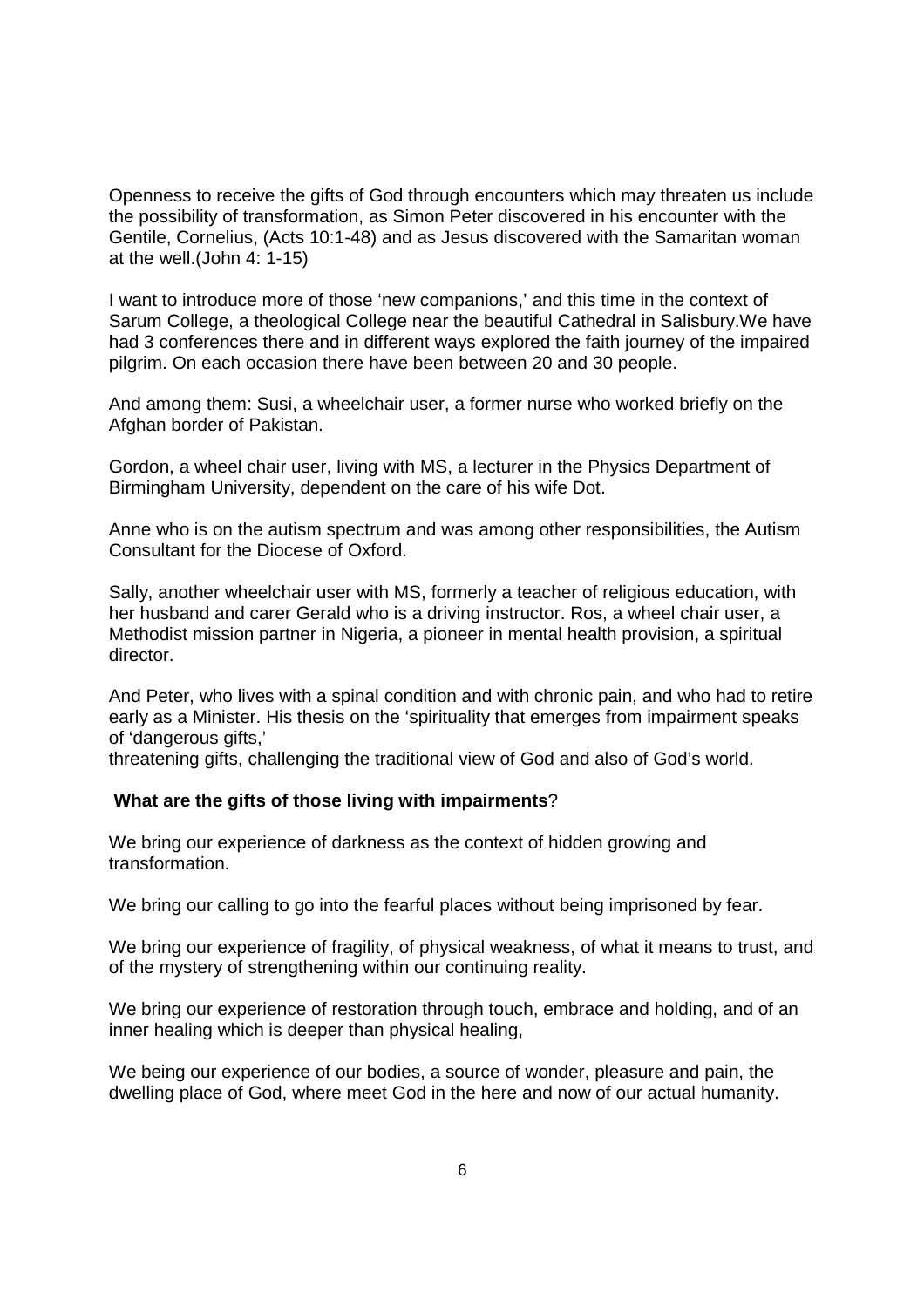We bring our experience of waiting, waiting into the unknown.

We bring our experience of anger.

We bring faith journeys which sometimes include the experience of dereliction, of God forsakenness, of being apparently without faith in order to grow in faith.

We bring our experience of playfulness, of humor, of laughter

We bring our discovery of bread on the edge and of wells of water under our feet, in desert and in destitution as did both Elijah ( 1 Kings 17:1-7) and the slave girl Hagar before us. (Genesis 21: 8-20)

Consecrated food from heaven is not confined to lie under white cloths in our Churches.

## **We bring these gifts and many others not as victims but as liberators.**

I speak thirdly of receiving threatening, dangerous gifts which could transform.

## **In conclusion I wish you well and look forward to earning more from our encounter with each other**

I bring a story of a journey from the centre to the edge, of making connections between our experience of body and the body of Christ, and of receiving threatening gifts which could transform.

And with questions:

What does the journey toward transformation through vulnerability mean in our situation?

What are our stories of frightening liberation?

How can our transforming journey as Churches become a sign of transformation in our British society, the showing of a different way, a different paradigm?

# **The world has a right to say to the Church 'Unless I see the marks of the nails in your hands- I will not believe.**'

Stanley Magobe, a former President of the Methodist Church in Southern Africa, speaking to the British Methodist Conference

Not included in the main text but part of subsequent reflection-

I hope that our focus will be on our common experience of human fragility and how it can become the context for transformation.